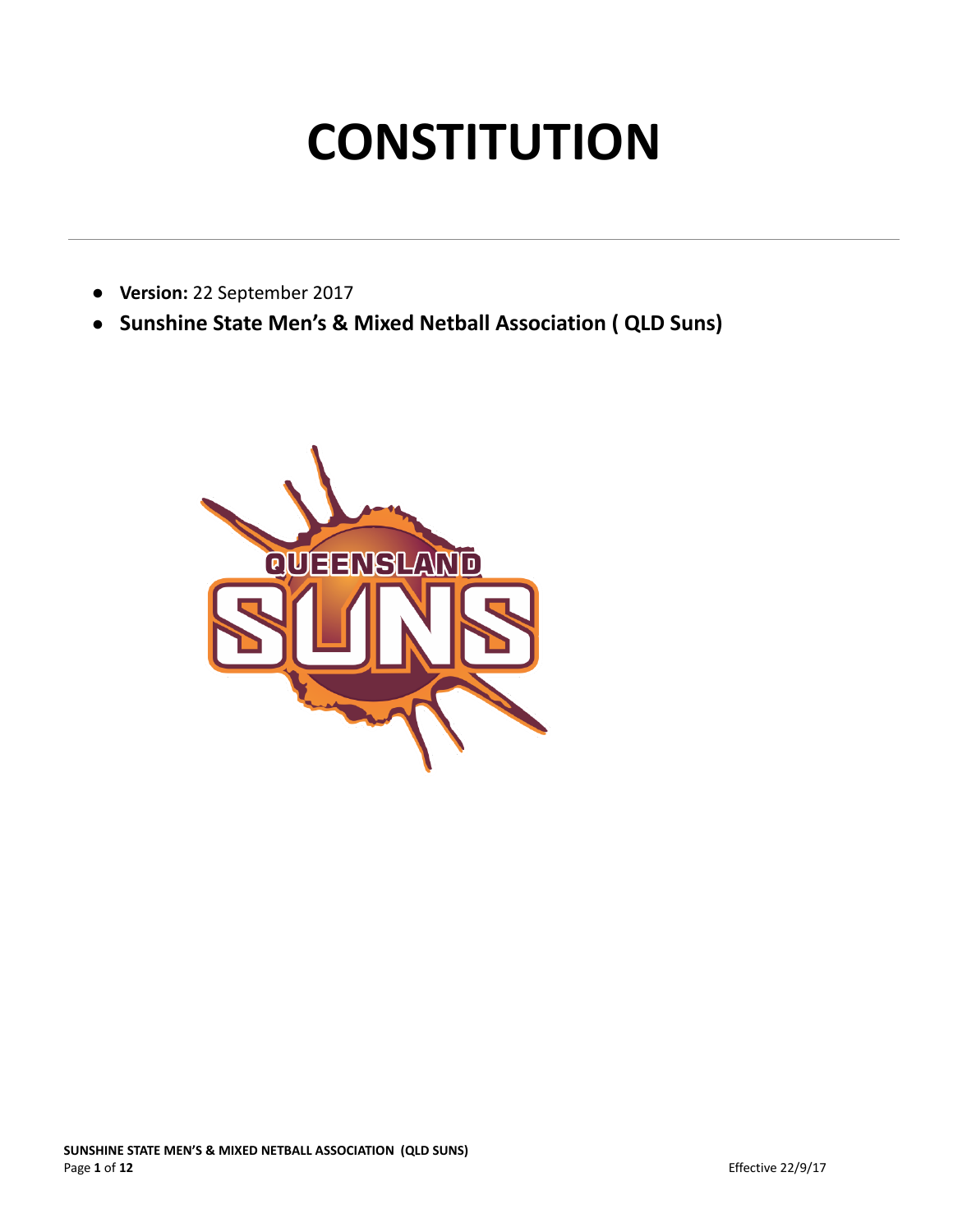#### **RULES OF THE SUNSHINE STATE MEN'S AND MIXED NETBALL ASSOCIATION**

#### **1. Name**

The name of the incorporated association is the Sunshine State Men's and Mixed Netball Association. (In these rules called "the association")

## **2. Objects**

The Sunshine State Men's and Mixed Netball Association is established to pursue the following objectives:

- (1) Participation in the sport of men's and mixed netball.
- (2) The organisation, management and development of netball for men and women for men's and mixed netball.
- (3) Membership of appropriate leagues for the purpose of establishing regular competitive play for the club's representative teams.
- (4) The provision of training and playing facilities for its members.
- (5) Promoting and maintaining the highest standards of technical competence and safety in the sport.
- (6) Upholding the rules of the sport.
- (7) Providing equal opportunities for successful participation by all sections of the community.
- (8) The promotion of the sport.

## **3. Powers**

- (1) The association has the powers of an individual.
- (2) The association may for example-
	- (a) Enter into contracts; and
	- (b) Acquire, hold, deal with and dispose of property; and
	- (c) Make charges for services and facilities it supplies; and
	- (d) Do other things necessary or convenient to be done in carrying out its affairs.
- (3) The association may take over the funds and other assets and liabilities of the present unincorporated association known as the Queensland Men's and Mixed Netball Association.
- (4) The association may also issue secured and unsecured notes, debentures and debenture stock for the association.

## **4. Definitions**

(1) In these Rules, unless the contrary intention appears-

**Committee** means the committee of management of the Association;

Financial year means the year ending on 30<sup>th</sup> September

**General meeting** means a general meeting of members convened in accordance with Rule 12;

## **Member** means a member of the Association;

**Ordinary member of the committee** means a member of the committee who is not an officer of the Association under Rule 21;

**Players** mean the netball players selected by members as their representatives;

**Regulations** mean regulations under the Act;

**Relevant documents** has the same meaning as in the Act;

# **The Act** means the **Associations Incorporation Act 1981.**

- (2) In these rules, a reference to the Secretary of the Association is a reference
	- (a) If a person holds office under these Rules as Secretary of the Association to that person; and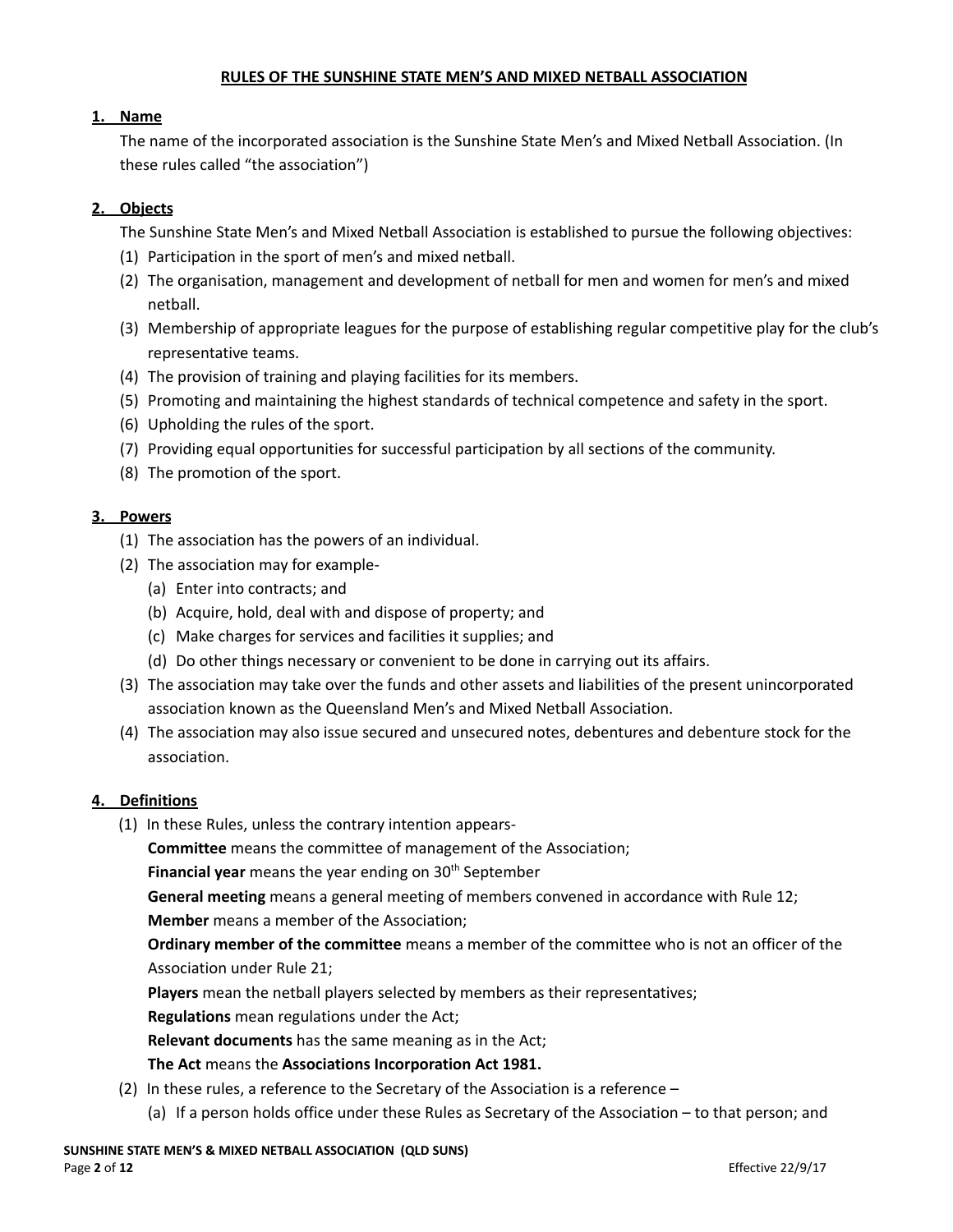(b) In any other case, to the public officer of the Association.

## **5. Alteration of the Rules**

These rules and the statement of purposes of the Association must not be altered except in accordance with the Act. An amendment, repeal or addition is valid if it is registered by the chief executive.

## **6. Classes of Members**

The membership of the association consists of ordinary members, and any of the following class of members. The number of ordinary members is unlimited.

- (1) Members include:
	- (a) Member Associations Australian State and Territory Associations(only 1 per State or Territory)
	- (b) Life Members of the Association
- (2) An association who applies and is approved for membership as provided in these Rules is eligible to be a member of the Association on payment of the entrance fee and annual subscription under these Rules.
- (3) An Association who is not a member of the Association at the time of incorporation of the Association (or who was a member at that time but has ceased to be a member) must not be admitted to membership unless-
	- (a) He or she applies for membership in accordance with sub rule (4); and
	- (b) The admission as a member is approved by the committee.
	- (c) Be made in writing in the form set out in Appendix 1; and
	- (d) Be lodged with the Secretary of the Association.

## **7. Automatic Membership**

A person who, on the day the association is incorporated, was a member of the unincorporated association and who, on or before a day fixed by the management committee, agrees in writing to become a member of the incorporated association, must be admitted by the management committee as an ordinary member.

## **8. New Membership**

An applicant for membership of the association must be in writing on a form decided by the management committee.

## **9. Membership Fees**

The membership fee for ordinary membership is the amount decided by members from time to time at a general meeting, and is payable when and how the management committee decides. A member of the unincorporated association, who before becoming a member, has paid the members annual subscription for membership of the unincorporated association on or before a day fixed by the management committee, is not liable to pay a further amount of annual subscription for the period before the day fixed by the management committee as the day on which the next annual subscription is payable.

# **10. Admission and rejection of members**

As soon as practicable after the receipt of an application and membership fee the Secretary must refer the application to the committee.

- (1) The committee must determine whether to approve or reject the application by a majority vote.
	- (a) The application cannot be accepted if the State or Territory already has a membership.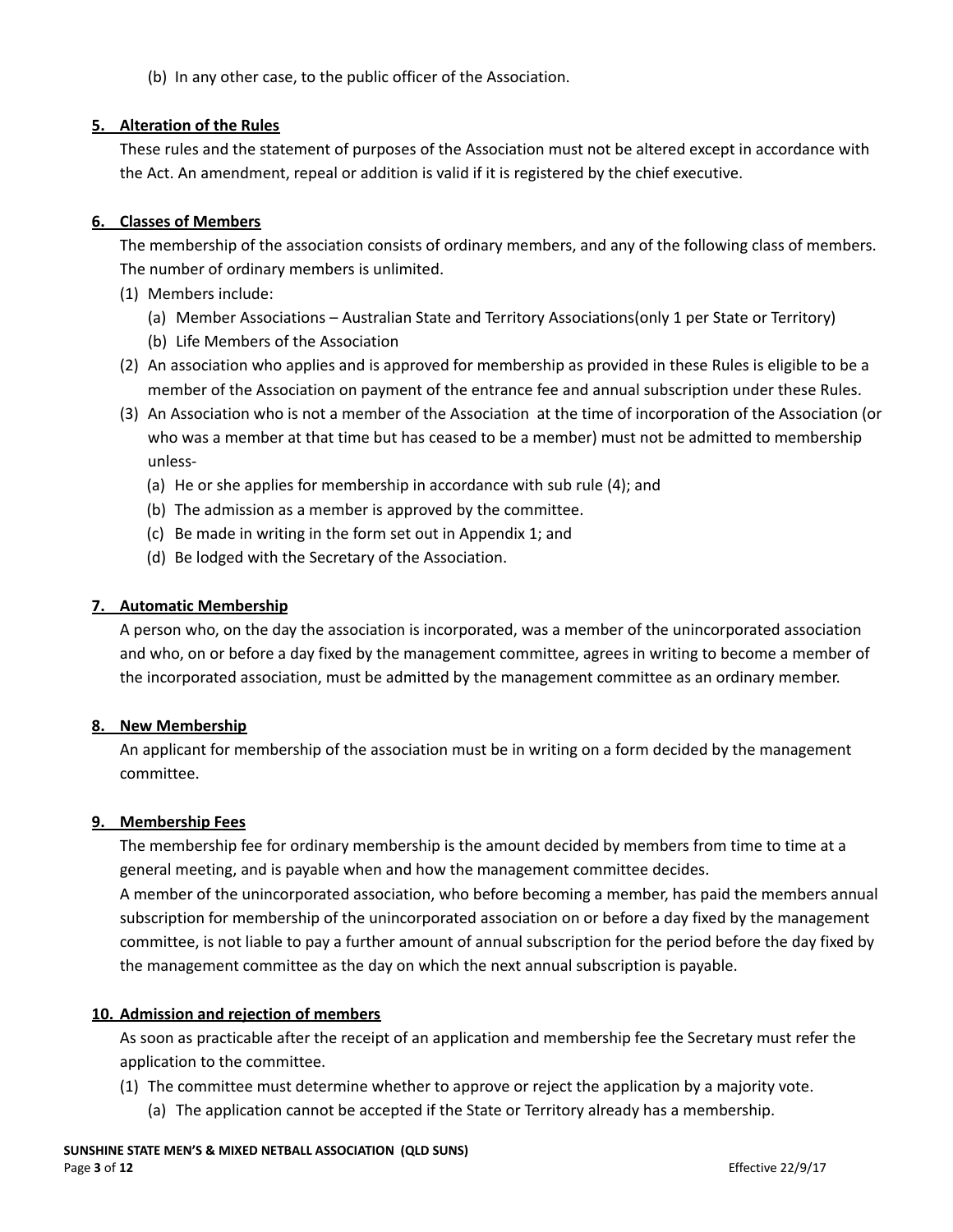- (2) If the committee approves an application for membership, the Secretary must, as soon as practicable
	- (a) Notify the applicant in writing of the approval for membership; and
	- (b) Request payment within 28 days after receipt of the notification of the sum payable under these Rules as the entrance fee and the first year's annual subscription.
- (3) The secretary must, within 28 days after receipt of the amounts referred to in sub rule 7, enter the applicant's name in the register of members.
- (4) An applicant for membership becomes a member and is entitled to exercise the rights of membership when his or her name is entered into the register of members.
- (5) If the committee rejects an application, the committee must, as soon as practicable, notify the applicant in writing that the application has been rejected.
- (6) Rights, privileges, or obligations of a member by reason of membership of the Association
	- (a) Are not enforceable by a member until that member has paid in full their entrance fees, subscription or other liabilities.
	- (b) Members who have entrance fees, subscription or other liabilities outstanding for 2 years or more will be automatically dismembered.
	- (c) Are not capable of being transferred or transmitted to another association; and
	- (d) Terminates upon cessation of membership whether by death or resignation or otherwise.
- (7) The entrance fee is the relevant amount set out in Appendix 4.
- (8) The annual membership is the relevant amount set out in Appendix 4 and is payable before the end of September of each year.
	- (a) Membership fees shall be invoiced annually on January  $1<sup>st</sup>$ .
- (9) Life Membership
	- (a) Persons who have made an outstanding contribution to the Association over a period of time may be elected as life members by an Annual General Meeting of the Association.
	- (b) A proposal for the election of a person as a life member shall be submitted to the Secretary not less than 6 weeks prior to the Annual General Meeting.
	- (c) No more than one life member shall be elected in any one year.

## **11. Register of Members**

- (1) The Secretary must keep and maintain a register of members containing-
	- (a) The name and address of each member; and
	- (b) The date of which each member's name was entered in the register
- (2) The register is available for inspection free of charge by any member upon request.
- (3) A member may make a copy of entries in the register.

## **12. Ceasing membership**

- (1) A member of the Association who has paid all monies due and payable by a member to the Association may resign from the Association by giving one month's notice in writing to the Secretary of his or her intention to resign.
- (2) After the expiry of the period referred to in sub rule (1)
	- (a) The member ceases to be a member; and
	- (b) The Secretary must record in the register of members the date on which the member ceased to be a member.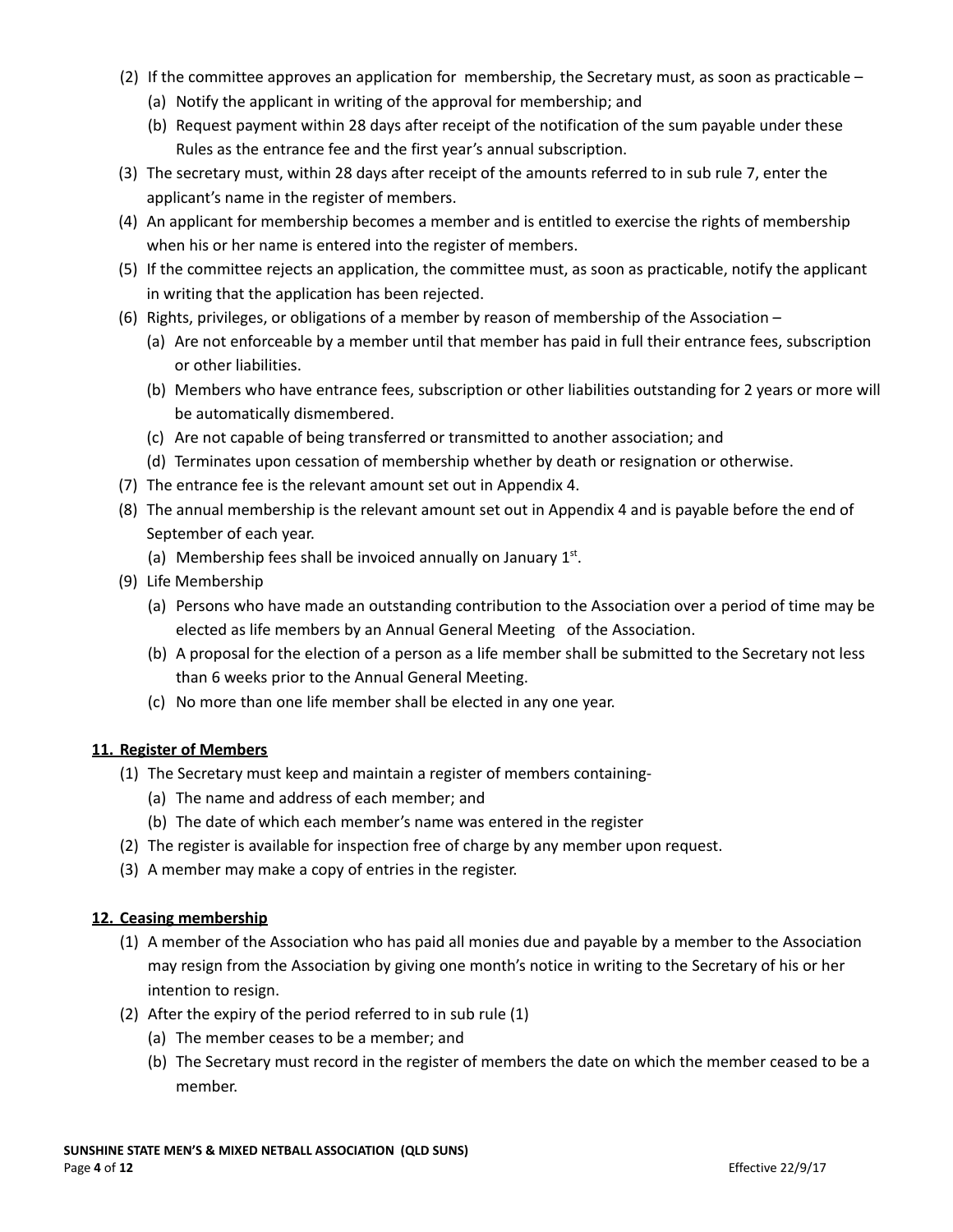## **13. Discipline, suspension and expulsion of members**

A person whose application for membership has been rejected, or whose membership has been terminated, may give the secretary written notice of the person's intention to appeal against the decision.

- (1) Subject to these Rules, if the committee is of the opinion that a member has refused or neglected to comply with these Rules, or has been guilty of conduct unbecoming a member or prejudicial to the interests of the Association, the committee may by resolution-
	- (a) Suspend that member from membership of the Association for a specified period; or
	- (b) Expel that member from the Association.
- (2) A resolution under sub rule (1) does not take effect unless-
	- (a) At a meeting held in accordance with sub rule (3), the committee confirms the resolution; and
	- (b) If the member exercises a right of appeal to the Association under this rule, the Association confirms the resolution in accordance with this rule.
- (3) A meeting of the committee to confirm or revoke a resolution passed under sub rule (1) must be held not earlier than 14 days, and not later than 28 days, after notice has been given to the member in accordance with sub rule (4).
- (4) For the purposes of giving notice in accordance with sub rule (3), the Secretary must, as soon as practicable, cause to be given to the member a written notice-
	- (a) Setting out the resolution of the committee and the grounds on which it is based; and
	- (b) Stating that the member, or his or her representative, may address the committee at a meeting to be held not earlier than 14 days and not later than 28 days after the notice has been given to that member; and
	- (c) Stating the date, time and place of the meeting; and
	- (d) Informing the member that he or she may do one or all of the following-
		- (1) Attend that meeting;
		- (2) Give to the committee before the date of that meeting a written statement seeking the revocation of the resolution; and
		- (3) Attend via voice or video phone.
	- (e) Informing the member that, if at that meeting, the committee confirms the resolution, he or she may, not later than 48 hours after that meeting, give the Secretary a notice to the effect that he or she wishes to appeal to the Association in general meeting against the resolution.
- (5) At a meeting of the committee to confirm or revoke a resolution passed under sub rule (1) , the committee must-
	- (a) Give the member, or his representative, an opportunity to be heard; and
	- (b) Give due consideration to any written statement submitted by the member; and
	- (c) Determine by resolution whether to confirm or to revoke the resolution.
- (6) If at the meeting of the committee, the committee confirms the resolution, the member may, not later than 48 hours after the meeting, give the Secretary a notice to the effect that he or she wishes to appeal to the Association in general meeting against the resolution.
- (7) If the Secretary receives a notice under sub rule (6), he or she must notify the committee and the committee must convene a general meeting of the Association to be held within 21 days after the date on which the Secretary received the notice.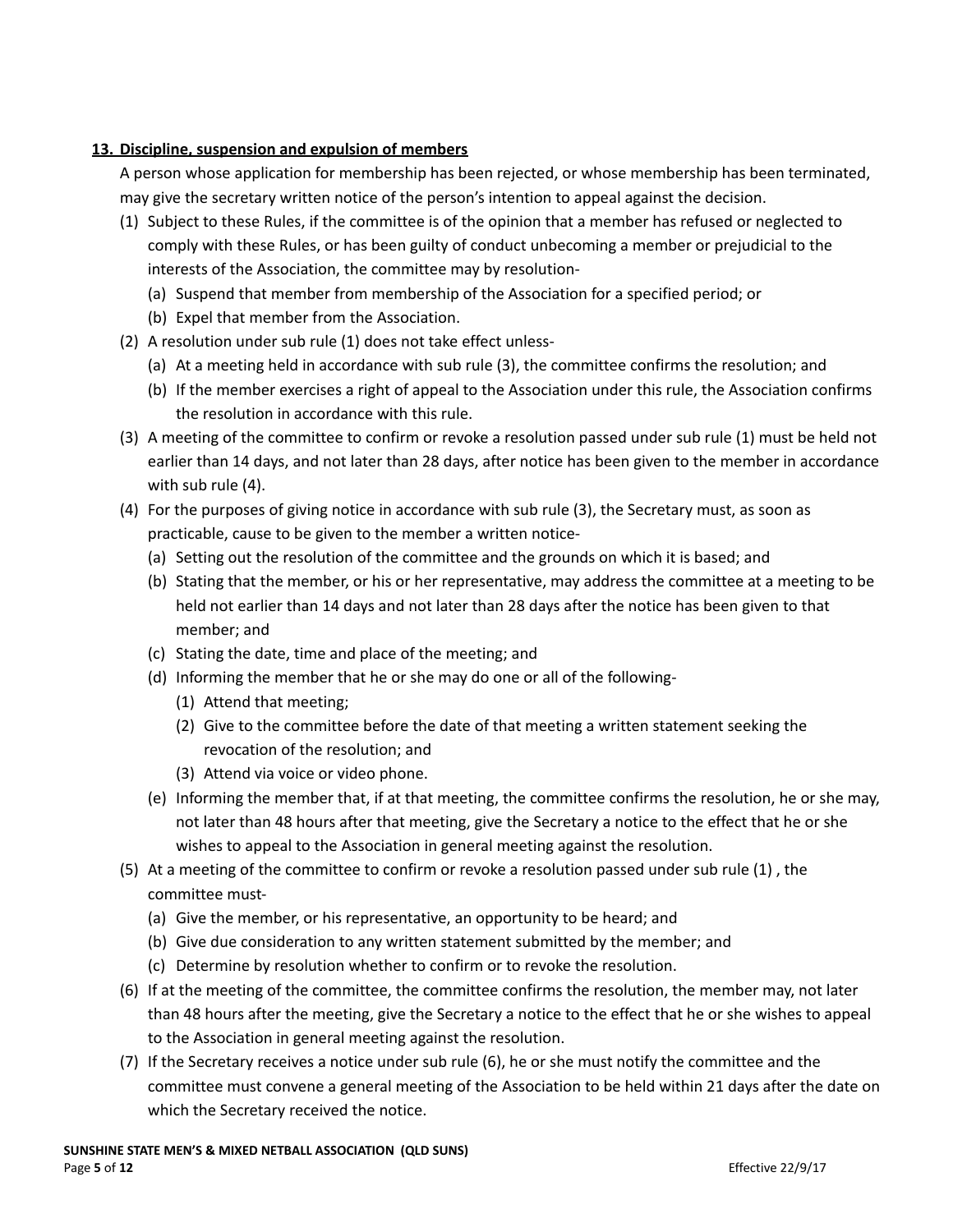- (8) At the general meeting of the Association convened under sub rule(7)-
	- (a) No business other than the question of the appeal may be conducted; and
	- (b) The committee may place before the meeting details of the grounds for the resolution and the reasons for passing of the resolution; and the member, or his or her representative, must be given the opportunity to be heard; and
	- (c) The members present must vote by secret ballot on the question whether the resolution should be confirmed or revoked.
- (9) A resolution is confirmed if, at the general meeting, not less than two thirds of the members vote in person, or by proxy, in favour of the resolution. In any other case, the resolution is revoked.

## **14. Disputes and Mediation**

- (1) The grievance procedure set out in this rule applies to disputes under these rules between-
	- (a) A member and another member; or
	- (b) A member and the Association.
- (2) The parties to the dispute must meet and discuss the matter in dispute, and, if possible, resolve the dispute within 14 days after the dispute comes to the attention of all parties.
- (3) If the parties are unable to resolve the dispute at the meeting, or if a party fails to attend that meeting, then the parties must, within 10 days, hold a meeting in the presence of a mediator.
- (4) The mediator must be-
	- (a) A person chosen by agreement between the parties; or
	- (b) In the absence of agreement-
		- (1) In the case of a dispute between a member and another member, a person appointed by the committee of the Association; or
		- (2) In the case of a dispute between a member and the Association, a person who is a mediator appointed or employed by the Qld Department of Justice.
- (5) A member of the Association can be a mediator.
- (6) The mediator cannot be a member who is a party to the dispute.
- (7) The parties to the dispute must, in good faith, attempt to settle the dispute in mediation.
- (8) The mediator, in conducting the mediation, must-
	- (a) Give the parties to the mediation process every opportunity to be heard; and
	- (b) Allow due consideration by all parties of any written statement submitted by any party; and
	- (c) Ensure that natural justice is accorded to the parties to the dispute throughout the mediation process.
- (9) The mediator must determine the dispute.
- (10)If the mediation process does not result in the dispute being resolved, the parties may seek to resolve the dispute in accordance with the Act or otherwise the law.

## **15. Annual General Meetings**

- (1) The committee may determine the date, time and place of the Annual General meeting of the Association
- (2) The notice convening the Annual General Meeting must specify that the meeting is an Annual General meeting.
- (3) The ordinary business of the Annual General meeting shall be-

(a) to confirm the minutes of the previous Annual general meeting and of any general meeting held since that meeting; and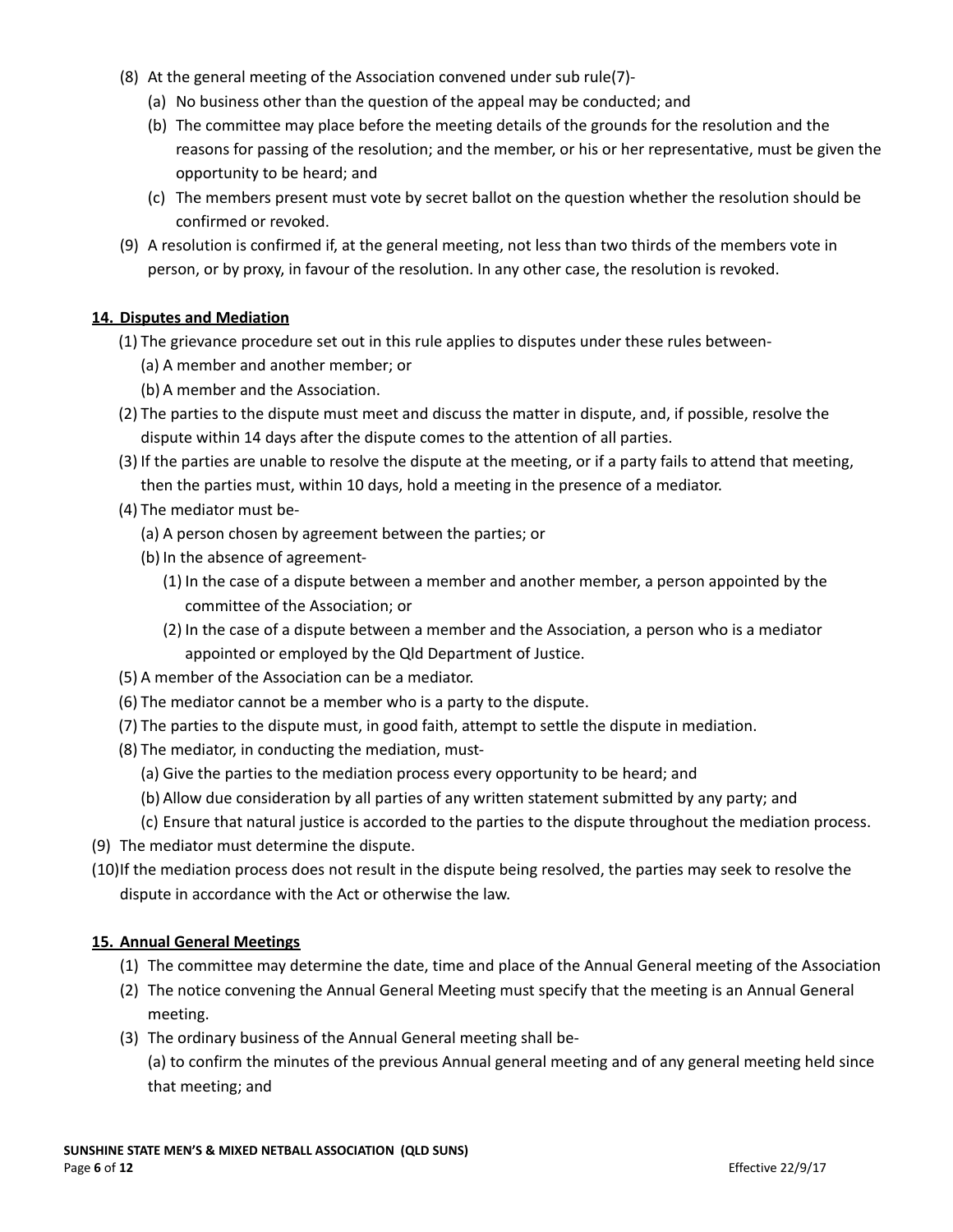(b) to receive from the committee reports upon the transactions of the Association during the last preceding financial year; and

(c) to elect officers of the Association and the ordinary members of the committee; and

(d) to receive and consider the statement submitted by the Association in accordance with section 30(3) of the Act.

(4) The annual general meeting may conduct any special business of which notice has been given in accordance with these Rules.

# **16. Special General Meetings**

- (1) In addition to the Annual General meeting, any other general meetings may be held in the same year.
- (2) All general meetings other than the annual general meeting are special general meetings.
- (3) The committee may, whenever it thinks fit, convene a special general meeting of the Association.
- (4) If, but for this sub rule, more than 15 months would elapse between annual general meetings, the committee must convene a special general meeting before the expiration of that period.
- (5) The committee must, on the request in writing of members representing not less than 2 members, convene a special general meeting of the Association.
- (6) The request for a special general meeting must-
	- (a) state the objects of the meeting; and
	- (b) be signed by the members requesting the meeting; and
	- (c) be sent to the address of the Secretary
- (7) If the committee does not cause a special general meeting to be held within one month after the date on which the request is sent to the address of the Secretary, the members making the request, or any of them, may convene a special general meeting to be held not later than 3 months after that date.
- (8) If a special general meeting is convened by members in accordance with this rule, it must be convened in the same manner so far as possible as a meeting convened by the committee and all reasonable expenses incurred in convening the special general meeting must be refunded by the association to the persons incurring the expenses.

## **17. Special Business**

All business that is conducted at a special general meeting and all business that is conducted at an annual general meeting, except for business conducted under the rules as ordinary business of the annual general meeting, is deemed to be special business.

## **18. Notice of General Meetings**

- (1) The Secretary of the Association, at least 14 days, or if a special resolution has been proposed at least 21 days before the date fixed for holding a general meeting of the association, a notice stating the place, date and time of the meeting and the nature of the business to be conducted at the meeting.
- (2) Notice may be sent-
	- (a) By prepaid post to the address appearing in the register of members; or
	- (b) If the member requests, by facsimile transmission or electronic transmission.
- (3) No business other than that sent out in the notice convening the meeting may be conducted at the meeting.
- (4) A member intending to bring any business before a meeting may notify in writing, or by electronic transmission, the secretary of that business, who must include that business in the notice called the next general meeting.

(5)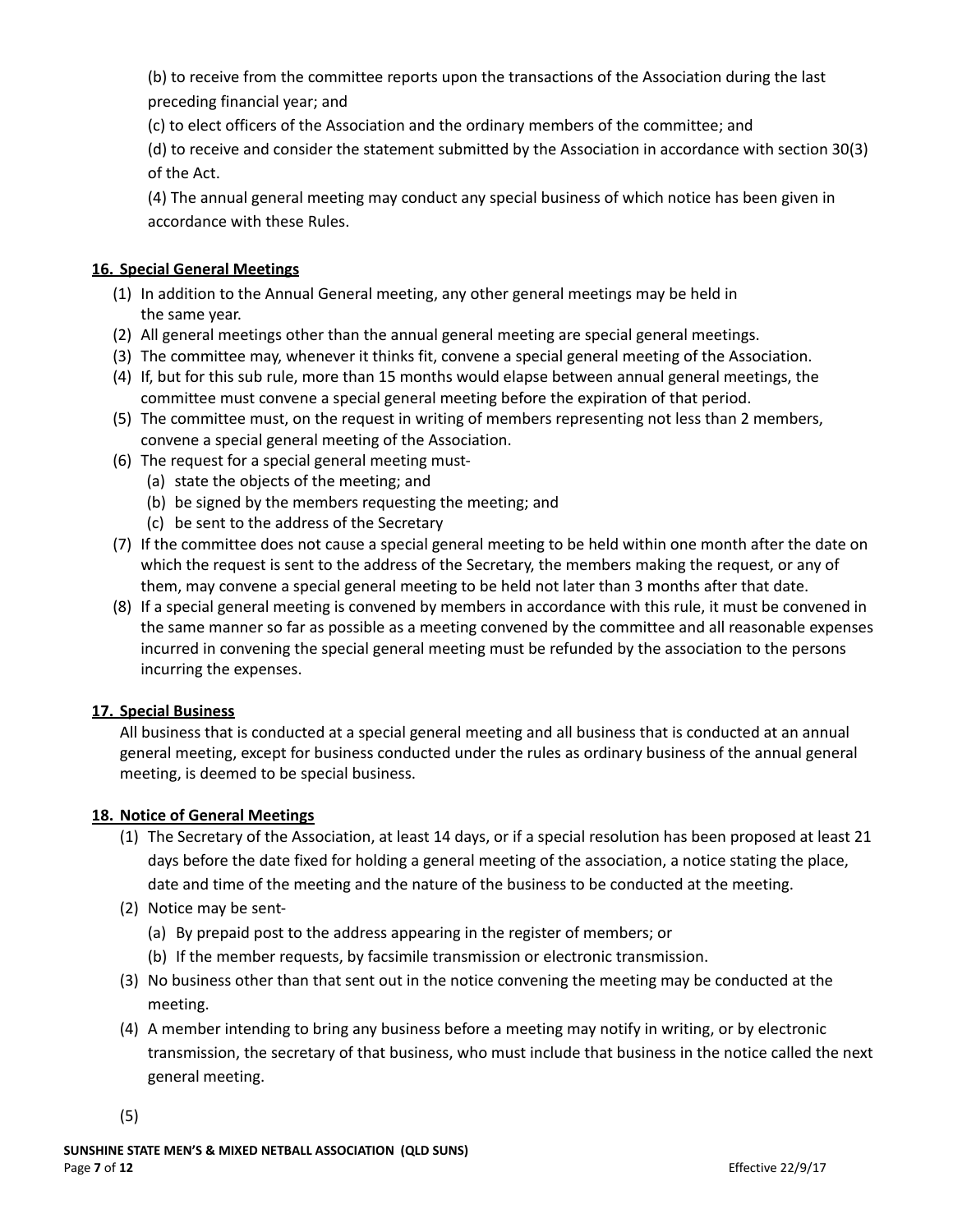## **19. Quorum at General Meetings**

- (1) No item of business may be conducted at a general meeting unless a quorum of members entitled under these rules to vote is present at the time the meeting is considering that item.
- (2) The quorum consists of 2 executive members and 1 other non member.
- (3) If, within an hour after the appointed time for the commencement of a general meeting, a quorum is not present-

(i) In the case of a meeting convened upon the request of members- the meeting must be dissolved; and

(ii)In any other case – the meeting shall stand adjourned to the next day at the same time and (unless another place is specified by the Chairperson at the time of the adjournment or by written notice to members given before the day to which the meeting is adjourned) at the same place.

(4) If at the adjourned meeting the quorum is not present within an hour after the time appointed for the commencement of the meeting, the members personally present (being not less than 2) will be the quorum.

## **20. Presiding at General Meetings**

- **(1)** The President, or in the President's absence, the Vice President, shall preside as Chairperson at each general meeting of the Association.
- **(2)** If the President and the Vice President are absent from a general meeting, or are unable to preside, the members present must select one of their number to preside as Chairperson.

## **21. Adjournment of Meetings**

- **(1)** The person presiding may, with the consent of a majority of members present at the meeting, adjourn the meeting from time to time and place to place.
- **(2)** No business may be conducted at an adjourned meeting other than the unfinished business from the meeting that was adjourned.
- **(3)** If a meeting is adjourned for 14 days or more, notice of the adjourned meeting must be given in accordance with rule 12.
- **(4)** Except as provided in sub rule (3), it is not necessary to give notice of an adjournment or of the business to be conducted at an adjourned meeting.

## **22. Voting at General Meetings**

- (1) Upon any question arising at a general meeting of the Association, only members are entitled to vote (1 vote per member)
- (2) All votes must be given personally or by proxy.
- (3) In the case of an equality of voting on a question, the Chairperson of the meeting is entitled to exercise a casting vote.
- (4) A member is not entitled to vote at a general meeting unless all monies due and payable by the member to the Association have been paid.

## **23. Poll at General Meetings**

- (1) If at a meeting a poll on any question is demanded by not less than 3 members, it must be taken at that meeting in such a manner as the Chairperson may direct and the resolution of the poll shall be deemed to be a resolution of the meeting on that question.
- (2) A poll that is deemed on the election of a Chairperson or on a question of an adjournment must be taken immediately and a poll that is demanded on any other question must be taken at such time before the close of the meeting as the Chairperson may direct.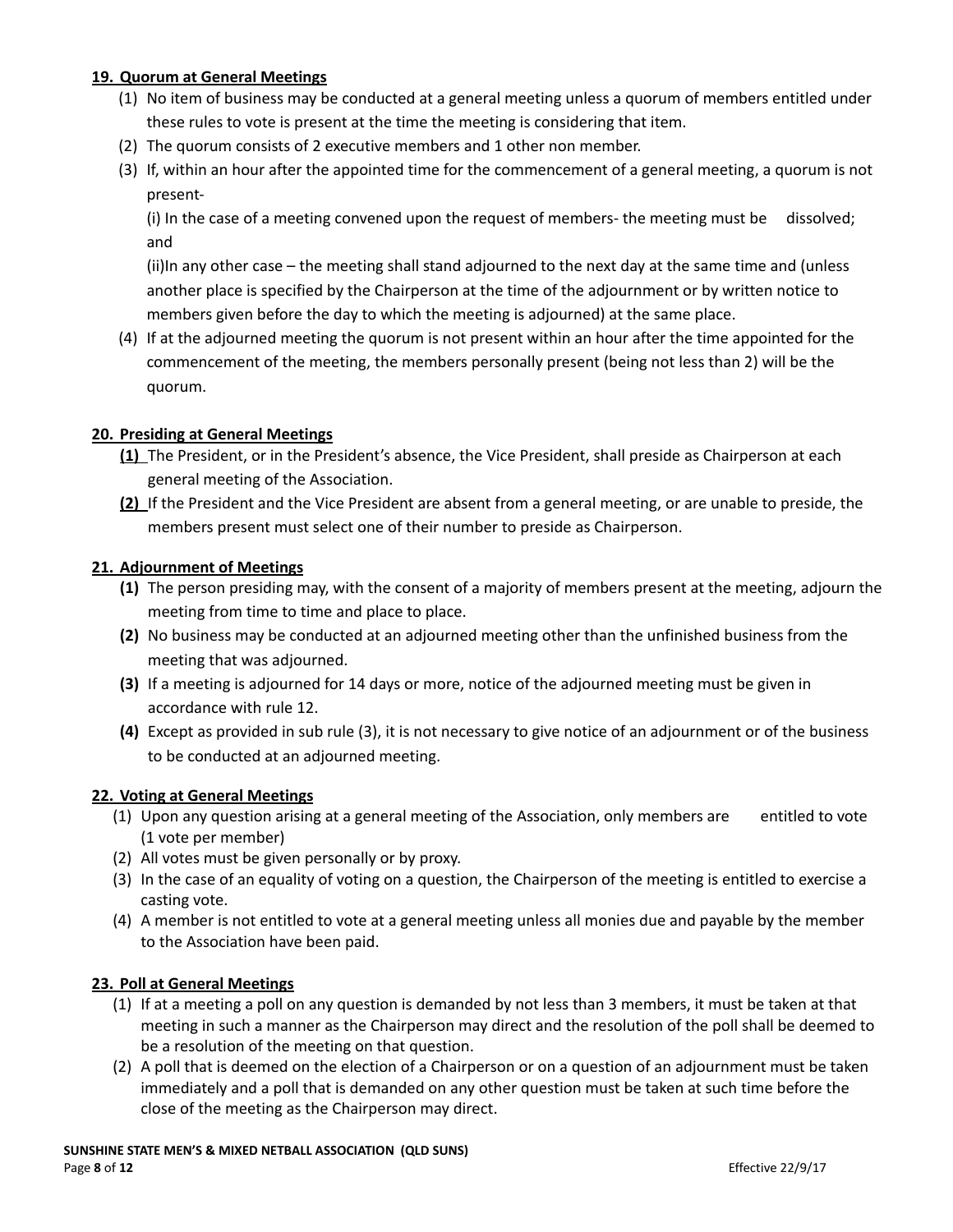# **24. Manner of Determining Whether Resolution Carried**

If a question arising at a general meeting of the Association is determined on a show of hands-

- (a) A declaration by the Chairperson that a resolution has been-
	- (i) Carried; or
	- (ii) Carried unanimously; or
	- (iii) Carried by a particular majority; or
	- (iv) Lost; and
- (b) An entry to that effect in the Minute book of the Association- is evidence of the fact, without proof of the number or proportion of the votes recorded in favour of, or against, that resolution.

## **25. Proxies**

- (1) Each member is entitled to appoint another member as a proxy by notice given to the Secretary no later than 24 hours before the time of the meeting in respect of which proxy is appointed.
- (1) The notice appointing the proxy must be-
	- (a) for a meeting of the Association convened under rule 7 (7), in the form set out in Appendix 2; or
	- (b) in any other case, in the form set out in Appendix 3.

## **26. Committee of Management**

- (1) The affairs of the Association shall be managed by the committee of management.
- (2) The committee-
	- (a) Shall control and manage the business and affairs of the Association; and
	- (b) may, subject to these rules, the Act and the Regulations, exercise all such powers and functions as may be exercised by the Association other than those powers and functions that are required by these Rules to be exercised by general meetings of the members of the Association; and
	- (c) subject to these Rules, the Act and the Regulations, has power to perform all such acts and things as appear to the committee to be essential for the proper management of the business and affairs of the Association.
- (3) Subject to section 23 of the Act, the committee shall consist of-
	- (a) the officers of the Association; each of whom shall be elected at the Annual General meeting of the Association in each year.

## **27. Office Holders**

- (1) The officers of the Association shall be-
	- (a) President
	- (b) Vice President
	- (c) Secretary
	- (d) Treasurer
	- (e) Umpire Co coordinator
	- (f) Coaching Co coordinator
- (2) The provisions of Rule 22, so far as they are applicable and with the necessary modifications, apply to and in relation to the election of persons to any of the officers referred to in sub rule (1).
- (3) Each officer of the Association shall be elected at the Annual General Meeting of the Association. Each officer shall be appointed for a year, but may stand for re election.
- (4) In the event of a casual vacancy in any office referred to in sub rule(1), the committee may appoint a person to the vacant office and the person appointed may continue in office up to and including the conclusion of the Annual General Meeting next following the date of appointment.
	- (a) a person may only hold one position
- (5) The duties of officers shall be as follows; (a) the President:
- **SUNSHINE STATE MEN'S & MIXED NETBALL ASSOCIATION (QLD SUNS)** Page **9** of **12** Effective 22/9/17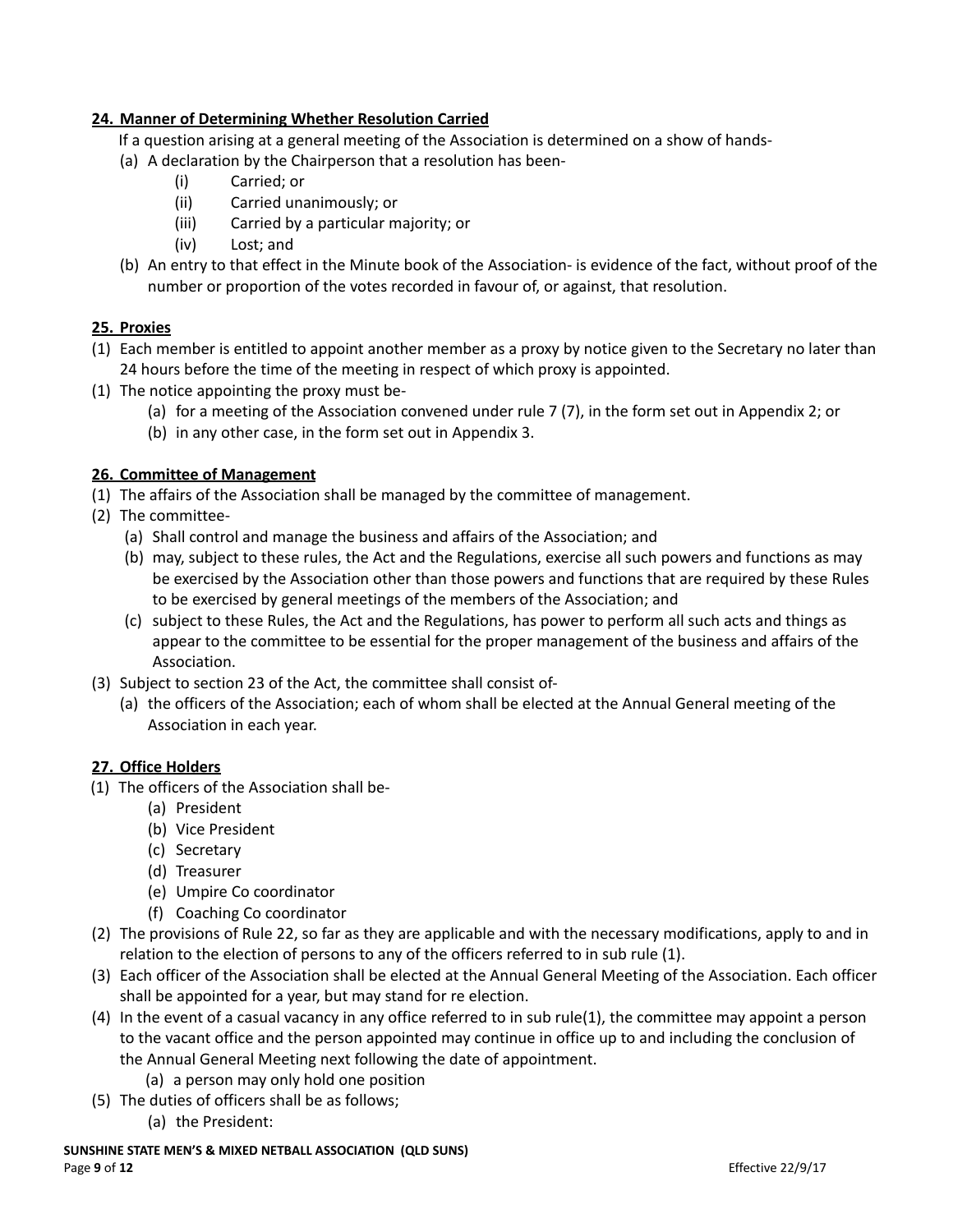- i. Act as the Chief Executive Officer of the Association
- ii. Be a preferred choice of an official representative of the Association of any function to which the Association is invited or requested to represent.
- iii. be the Chairman of meetings of the Association
- (b) the Vice President
	- i. Assume the powers, duties and responsibilities of the President in his absence
- (c) the Secretary
	- i. Attend to the clerical and administrative work of the Association
	- ii. Arrange as directed, all meetings of the Association and record and keep minutes of the meetings proceedings
	- iii. Keep proper files and records of the Association's correspondence, records and reports.
	- iv. (iv)Receive and distribute within approved procedures, correspondence and reports requiring actions and decisions from members.
- (d) Treasurer
	- i. Receive, collect , hold and disburse, as approved by the Executive, all monies, documents, notes, assets, chattels or other things which are property of the Association and issue numbered official receipts of the Association for all monies received.
	- ii. Maintain true and accurate books and accounts of the association and close and balance the books as at 30<sup>th</sup> September each year and present, by 30<sup>th</sup> April following, such books and other information required for audit. The audited balance sheet must be presented by the Treasurer to the Annual General meeting.
- (e) Umpires Co coordinator
	- i. Plan and coordinate activities associated with umpiring for the Association
- (f) Coaching Coordinator
	- i. Plan and coordinate activities associated with coaching for the Association.

## **28. Election of Officers**

- (1) Nominations of candidates for election as officers of the Association must be
	- (a) made in writing, signed by two members of the Association and accompanied by a written consent of the candidate (which may be endorsed on the form of nomination); and
	- (b) Delivered to the Secretary of the Association not less than 7 days before the date fixed for the holding of the annual general meeting.
- (2) If insufficient nominations are received to fill all vacancies on the committee, the candidates nominated shall be voted on by the members with a majority vote required to be appointed. Further nominations may be received at the annual general meeting.
- (3) If the number of nominations received is equal to the number of vacancies to be filled, the persons nominated shall be voted on by the members with a majority required to be appointed.
- (4) If the number of nominations exceeds the number of vacancies to be filled, a ballot must be held.
- (5) The ballot for the election of officers must be conducted at the annual general meeting in such a manner as the committee may direct.

## **29. Vacancies**

The office of an officer of the Association becomes vacant if the officer-

- (a) Resigns from office by notice in writing given to the Secretary
- (b) If a casual vacancy happens on the management committee, the continuing members of the committee may appoint another member of the association to fill the vacancy until the next annual general meeting.

## **30. Meeting of the Committee**

(1) Meetings of the management committee shall be held as often as may be necessary for properly conducting the business and operations of the incorporated association, but shall be held at least once in every 4 calendar months and a quorum for a meeting shall be prescribed by the rules.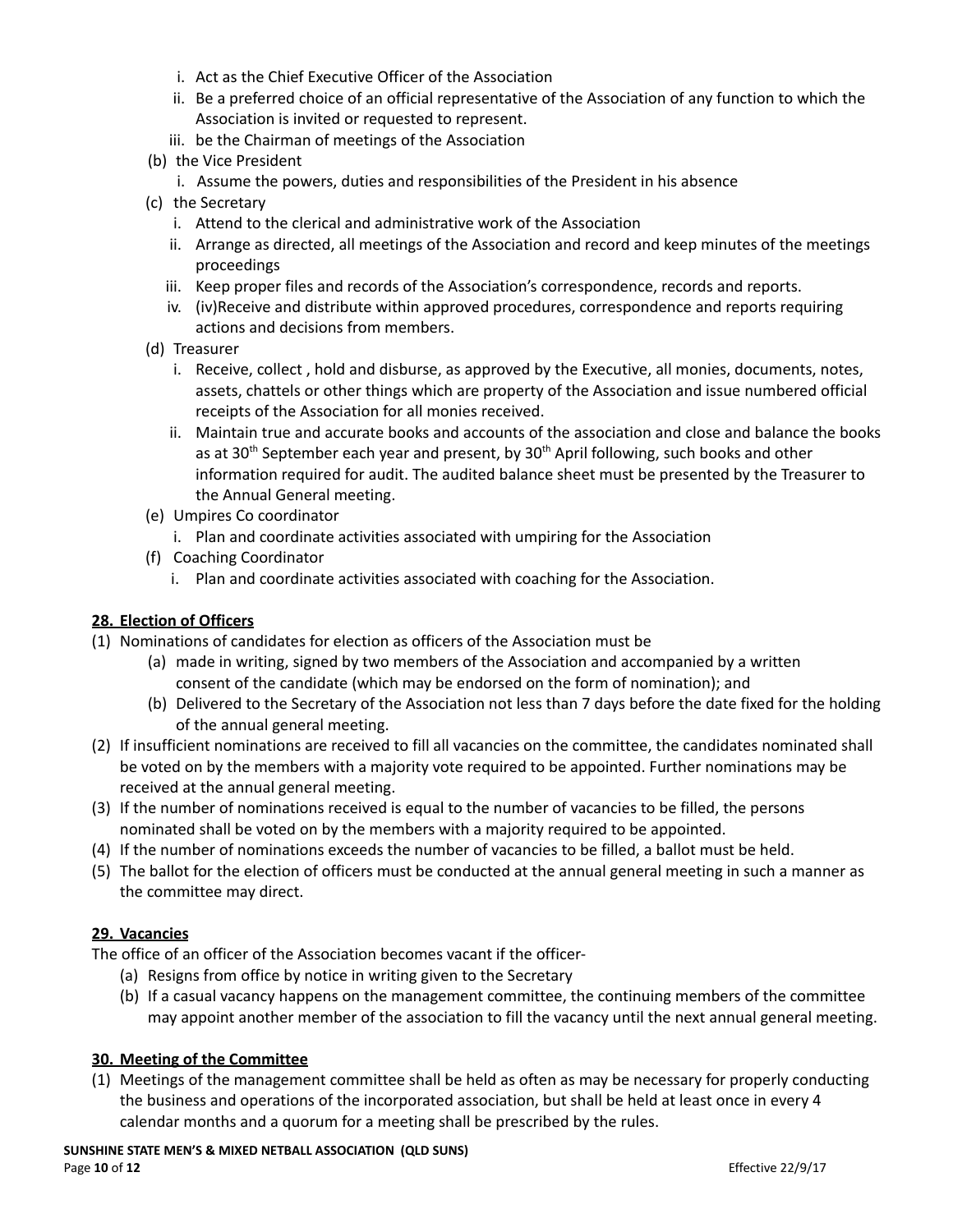(2) Special meetings of the committee may be convened by the President, or by any 4 members of the committee, which must include at least 2 members of the executive committee.

## **31. Notice of Committee Meetings**

(1) Written notice of each committee meeting must be given to each member of the committee at least 2 business days before the date of the meeting.

## **32. Quorum of Committee Meetings**

- (1) Any 2 members of the executive committee and 1 other committee member constitute a quorum of the business of a meeting of the committee.
- (2) No business may be conducted unless a quorum is present.
- (3) If within an hour of the time appointed for the meeting a quorum is not present
	- i. in the case of a special meeting the meeting elapses;
	- ii. In any other case the meeting shall stand adjourned to the same place and the same time and day the following week.
- (4) The committee may act notwithstanding any vacancy on the committee.

## **33. Presiding at Committee Meetings**

At the meetings of the committee-

- (a) The President or, in the President's absence, the Vice President presides; or
- (b) If the President and the Vice President are absent, or unable to preside, the members present must choose one of their number to preside.

#### **34. Voting at Committee Meetings**

- (1) Questions arising at a meeting of the committee, or a meeting of any subcommittee appointed by the committee, shall be determined on a show of hands or, if a member requests, by a poll taken in such manner as the person presiding at that meeting may determine.
- (2) Each member present at a meeting of the committee, or at a meeting of any subcommittee appointed by the committee (including the person presiding at the meeting), is entitled to one vote and, in the event of an equality of votes on any question, the person presiding may exercise a second or casting vote.

## **35. Removal of Committee Member**

- (1) The Association in general meeting may, by resolution, remove any member of the committee before an expiration of the member's term of office and appoint another member in his or her place to hold office until the expiration of the term of the first mentioned member.
- (2) A member who is the subject of a proposed resolution referred to in sub rule (1) may make representations in writing to the Secretary or President of the Association (not exceeding a reasonable length) and may request that the representations be provided to the members of the Association.
- (3) The Secretary or the President may give a copy of the representations to each member of the Association or, if they are not so given, the member may require that they be read out at the meeting.

#### **36. Minutes of Meetings**

The Secretary of the Association must keep minutes of the resolutions and proceedings of each general meeting, and each committee meeting, together with a record of the names of persons present at committee meetings. To ensure the accuracy of the minutes, the minutes of each management committee meeting must be signed by the chairperson of the meeting, verifying their accuracy.

## **37. Funds**

(1) The funds of the Association must be kept in an account in the name of the association in a financial institution decided by the management committee.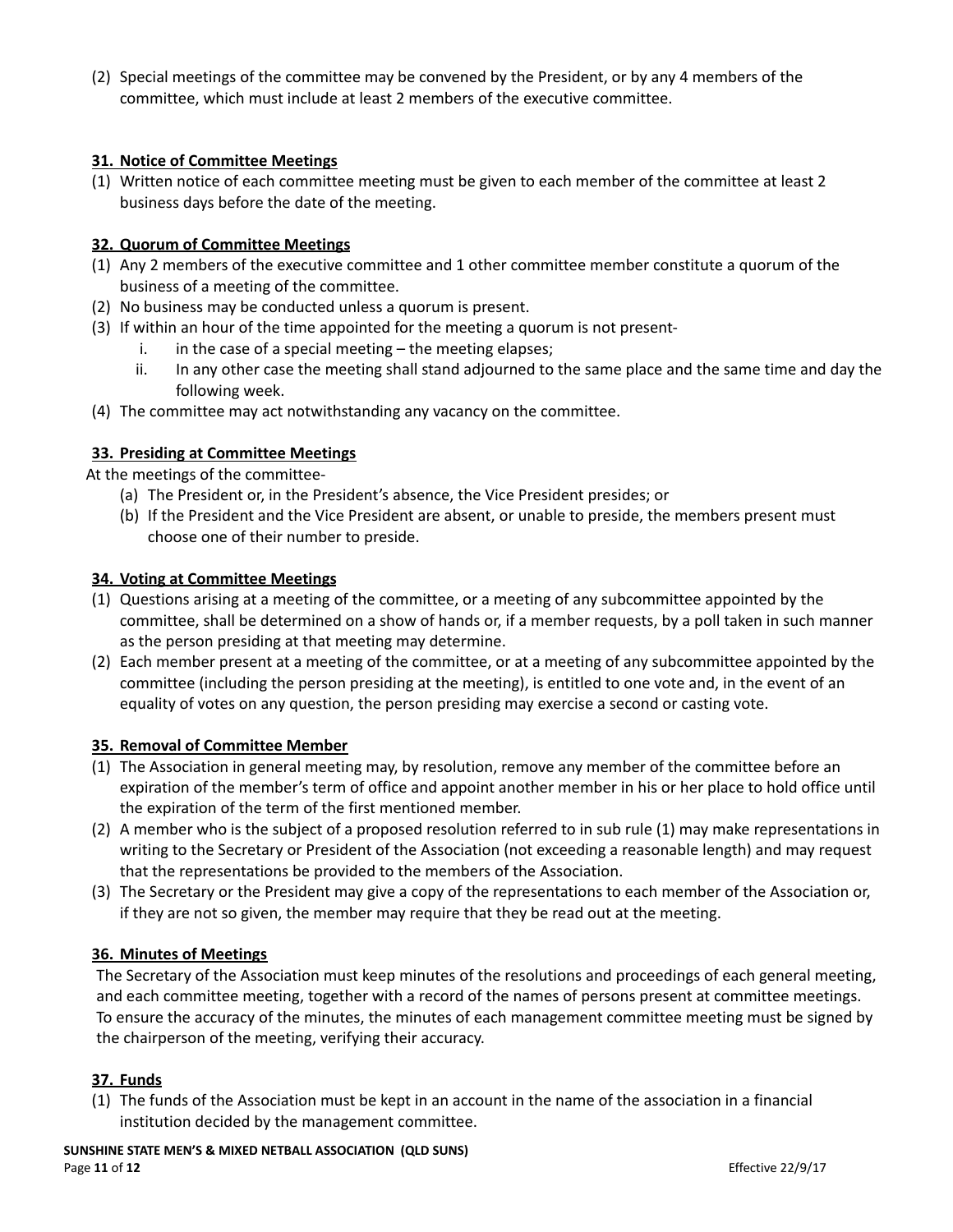- (2) Records and accounts must be kept in the English language showing full and accurate particulars of the financial affairs of the association.
- (3) The Treasurer of the Association must-
	- (a) collect and receive all moneys due to the Association and make all payments authorised by the Association; and
	- (b) Keep correct accounts and books showing the financial affairs of the Association with full details of all receipts and expenditure connected with the activities of the Association.
- (4) All cheques, drafts, bills of exchange, promissory notes and other negotiable instruments must be signed by any two members of the President, Vice president, Secretary and Treasurer.
- (5) The funds of the Association shall be derived from entrance fees, annual subscriptions, donations and other sources as the committee determines.

# **38. Seal**

- (1) The common seal of the Association must be kept in the custody of the Secretary.
- (2) The common seal must not be affixed to any instrument except by authority of the committee and the affixing of the common seal must be attested by the signatures of the either two members of the committee or, of one member of the committee and of the public officer of the Association.

## **39. Notice to Members**

Except for the requirement in rule 12, any notice that is required to be given to a member, by or on behalf of the Association, under these Rules may be given by-

- (a) Delivering the notice to the member personally
- (b) Sending it by prepaid post addressed to the member at the member's address shown in the register of members; or
- (c) Facsimile transmission, if the member has requested that the notice be given to him or her in this manner; or
- (d) Electronic transmission, if the member has requested that the notice be given to him or her in this manner.

## **40. Winding Up**

In the event of the winding up or the cancellation of the incorporation of the Association, the assets of the Association must be disposed of in accordance with the provisions of the Act.

The surplus assets must not be distributed among the members of the association.

The surplus assets must be given to another entity having similar objects to the association, and the rules of which prohibit the distribution of the entity's income and assets to its members.

## **41. 35. Custody and Inspection of books and records**

- (1) Except as otherwise provided in these Rules, the treasurer must keep in his or her custody or under his or her control all books, documents and securities of the Association.
- (2) All accounts, books, securities and any other relevant documents of the Association must be available for inspection free of charge by any member upon request.
- (3) A member may make a copy of any accounts, books, securities and any other relevant documents of the Association.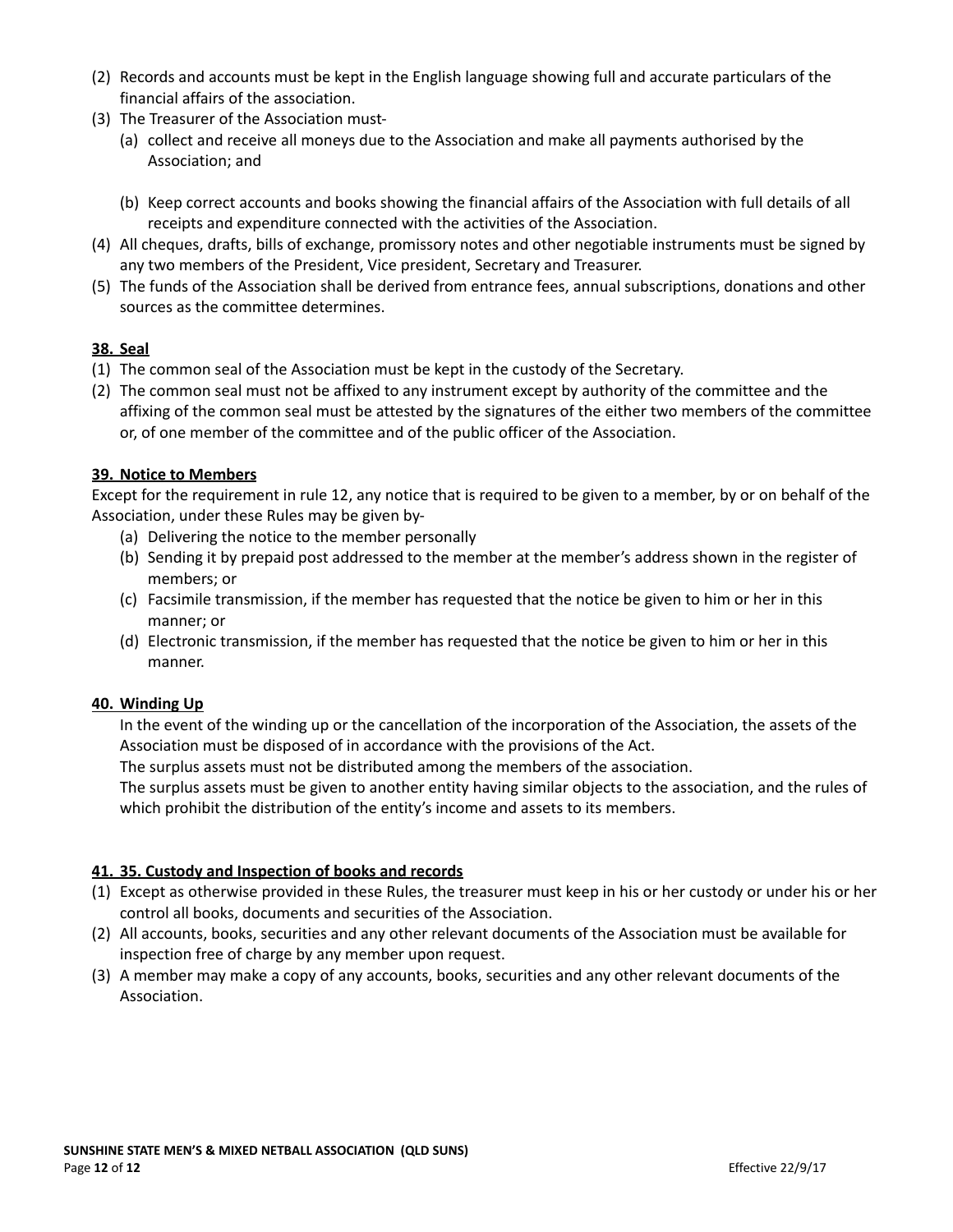#### **APPENDIX 1**

#### **APPLICATION FOR MEMBERSHIP OF SUNSHINE STATE MENS AND MIXED NETBALL ASSOCIATION**

Sunshine State Men's and Mixed Netball Association

#### (SSMMA)

#### MEMBERSHIP APPLICATION

(Please complete, sign and return to the address at the bottom of the page)

| <b>Current Details</b>                       |  |  |
|----------------------------------------------|--|--|
| <b>Family Name</b>                           |  |  |
| <b>Given Name</b>                            |  |  |
| <b>Street &amp; Postal</b><br><b>Address</b> |  |  |
| Suburb                                       |  |  |
| <b>State</b>                                 |  |  |
| <b>Post Code</b>                             |  |  |
| <b>Home Phone</b>                            |  |  |
| <b>Work Phone</b>                            |  |  |
| <b>Mobile Phone</b>                          |  |  |
| <b>Email Address</b>                         |  |  |
|                                              |  |  |

I, ………………………………. make an application for membership to SSMMNA, being eligible in my capacity as a state player/ coach/manager. I understand that acceptance of my application and the \$25 membership fee entitles me to insurance coverage through SSMMNA for training, practice matches and competition matches as required for my team, as well as any domestic competition organised by SSMMNA for the calendar year of ……...…..

I am also entitled to voting rights at the SSMMNA Annual General Meeting.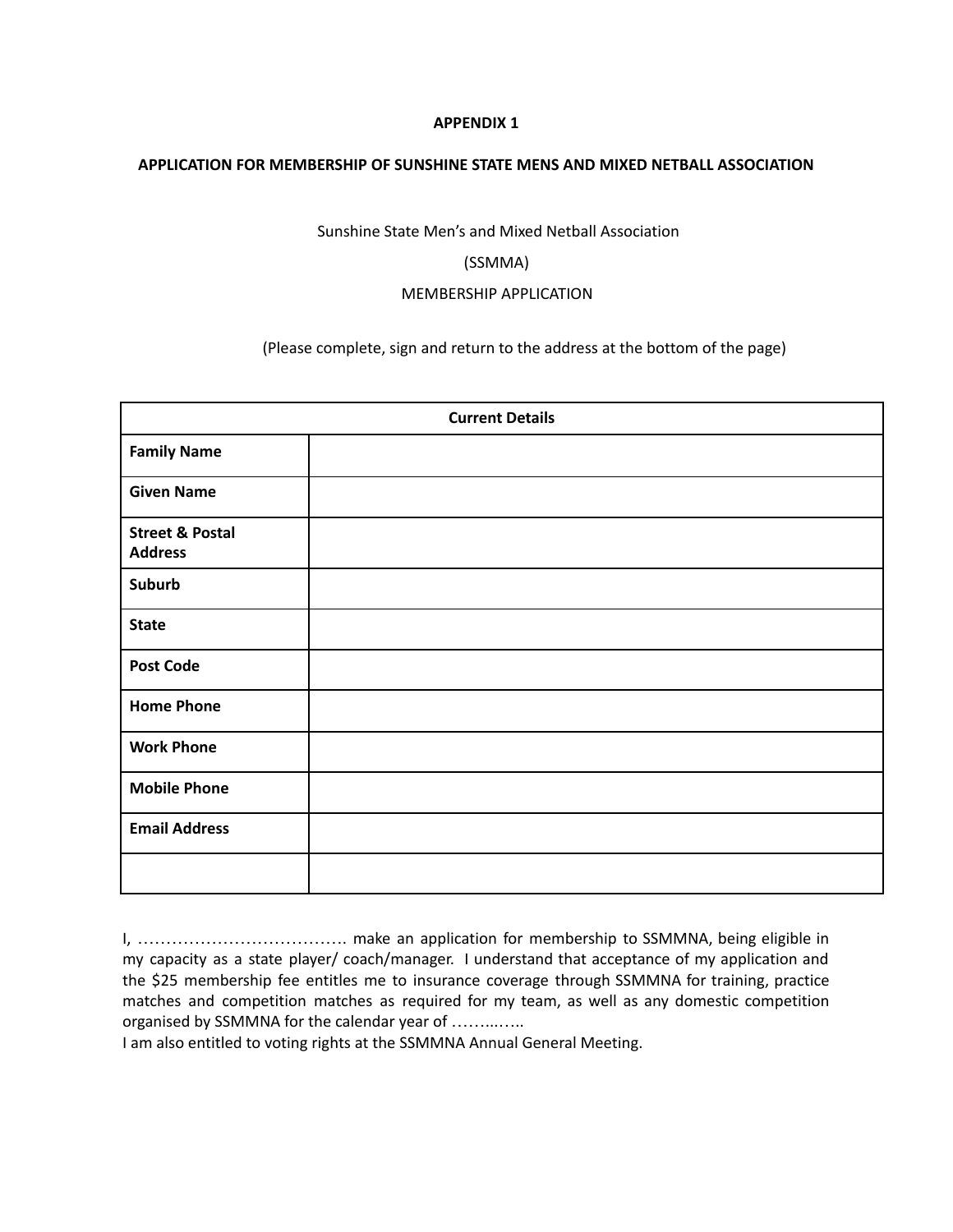As a member I agree

- 1) To abide by the code of conducts as issued by both SSMMNA and AMMNA
- 2) That I am participating in SSMMNA activities at my own risk.

3) To hereby release, exempt & indemnify SSMMNA, its' management committee & its' agents in respect of all liability whatsoever & however caused whether by negligence or otherwise which may arise in connection with my participation in the SSMMNA activities.

By signing this I acknowledge & accept all items

……………………………………………….. ……………………………………………....…… (Print Name Clearly) (Signature)

………………………….……………….. …………………………………………………… (Parent/Guardian Name) (Signature)

Membership fee of \$25 can be paid in cash or by direct deposit to SSMMNA. Bank account Heritage BSB- 638-070 Acct. No. 1259 8569

Please include name in reference details section. Form may be scanned and emailed to [sunshinestatenetball@hotmail.com](mailto:sunshinestatenetball@hotmail.com). or returned in person to a member of the committee.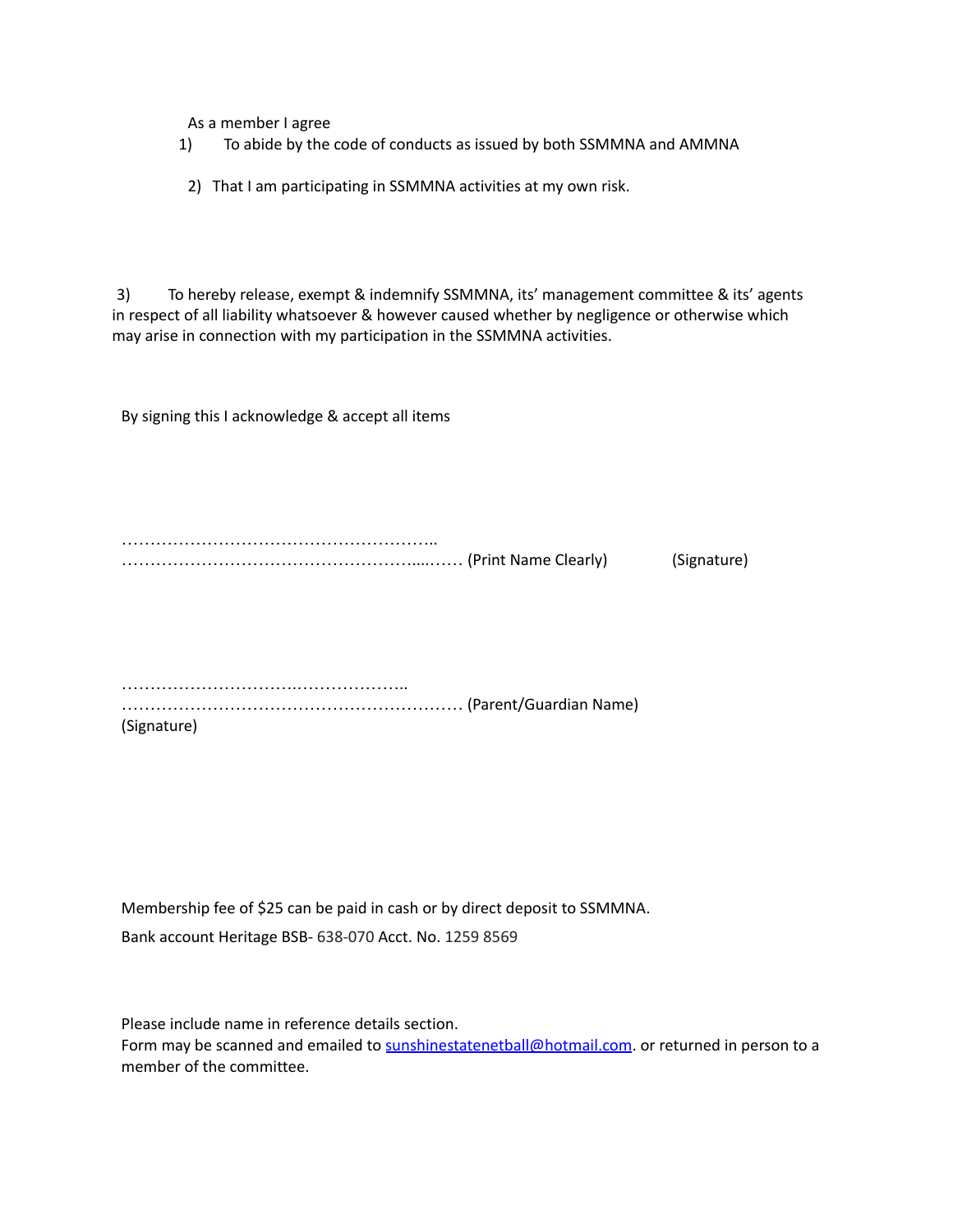

## **APPENDIX 1.1**

# **APPLICATION FOR MEMBERSHIP OF SUNSHINE STATE MENS AND MIXED NETBALL ASSOCIATION**

| ı,                      | of                                                                                  | desire to become                                                                                      |
|-------------------------|-------------------------------------------------------------------------------------|-------------------------------------------------------------------------------------------------------|
| (name and occupation)   | (address)                                                                           |                                                                                                       |
| A member of             |                                                                                     |                                                                                                       |
|                         | (name of Association)                                                               |                                                                                                       |
| time being in force.    |                                                                                     | In the event of my admission as a member, I agree to be bound by the rules of the Association for the |
| Signature of Applicant: |                                                                                     |                                                                                                       |
| Date:                   |                                                                                     |                                                                                                       |
| ۱,                      |                                                                                     | a member of the Association, nominate the applicant, who                                              |
| (name)                  | Is known personally to me, for membership of the Association.                       |                                                                                                       |
| Signature of Proposer:  |                                                                                     |                                                                                                       |
| Date:                   |                                                                                     |                                                                                                       |
| I,                      |                                                                                     | a member of the Association, second the nomination                                                    |
| (name)                  |                                                                                     |                                                                                                       |
|                         | Of the applicant, who is known personally to me, for membership of the Association. |                                                                                                       |
| Signature of Seconder:  |                                                                                     |                                                                                                       |
| Date:                   |                                                                                     |                                                                                                       |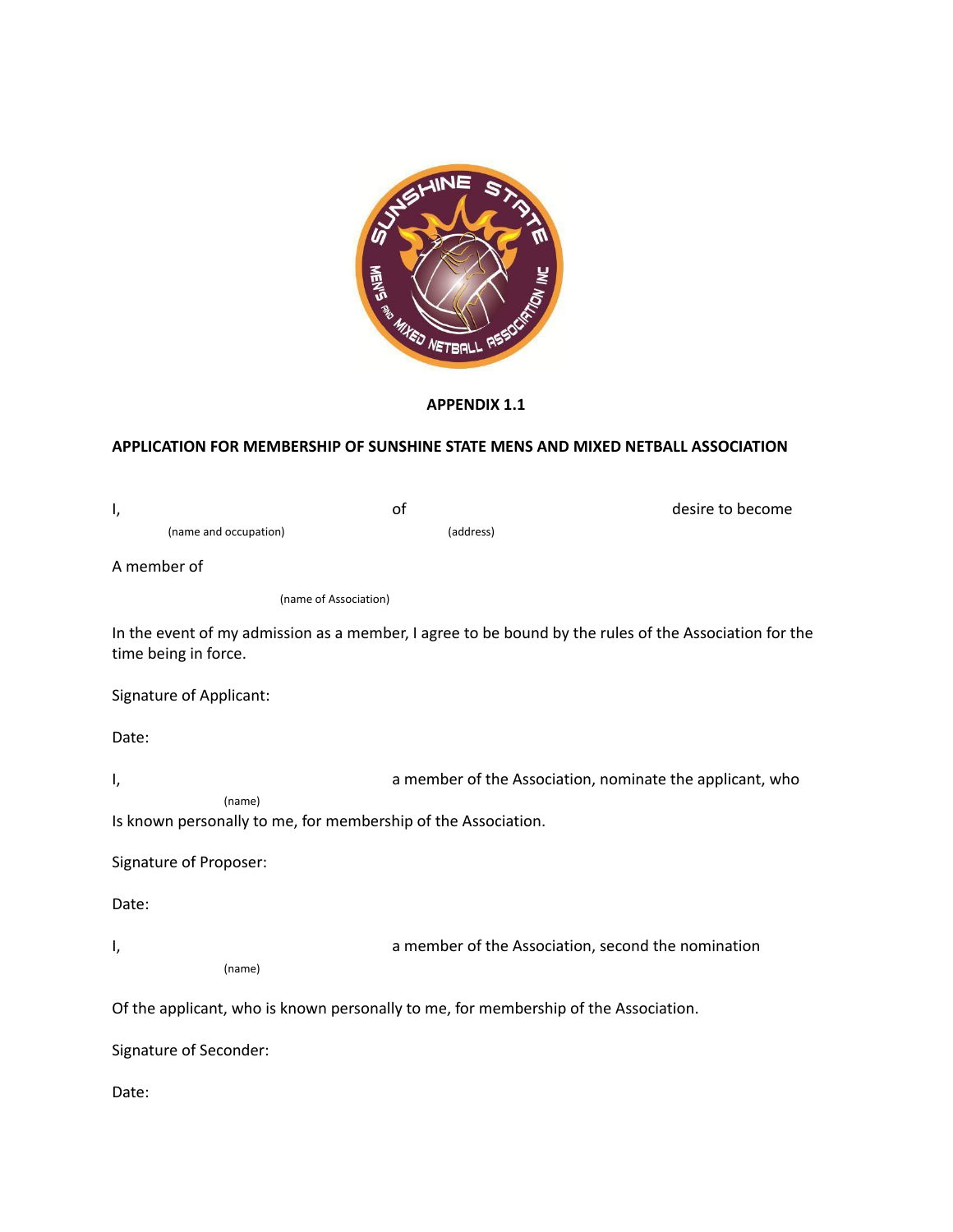#### **APPENDIX 2**

# **FORM OF APPOINTMENT OF PROXY FOR MEETING OF ASSOCIATION CONVENED UNDER RULE 7(7)**

I, (name) Of (address) Being a member of (name of member Association) Appoint (name of member Association) Of (address of proxy holder) Being a member of that Member Association, a my proxy to vote on my behalf at the appeal to the

(date of meeting)

general meeting of the Association convened under rule 7(7), to be held on-

And at any adjournment of that meeting.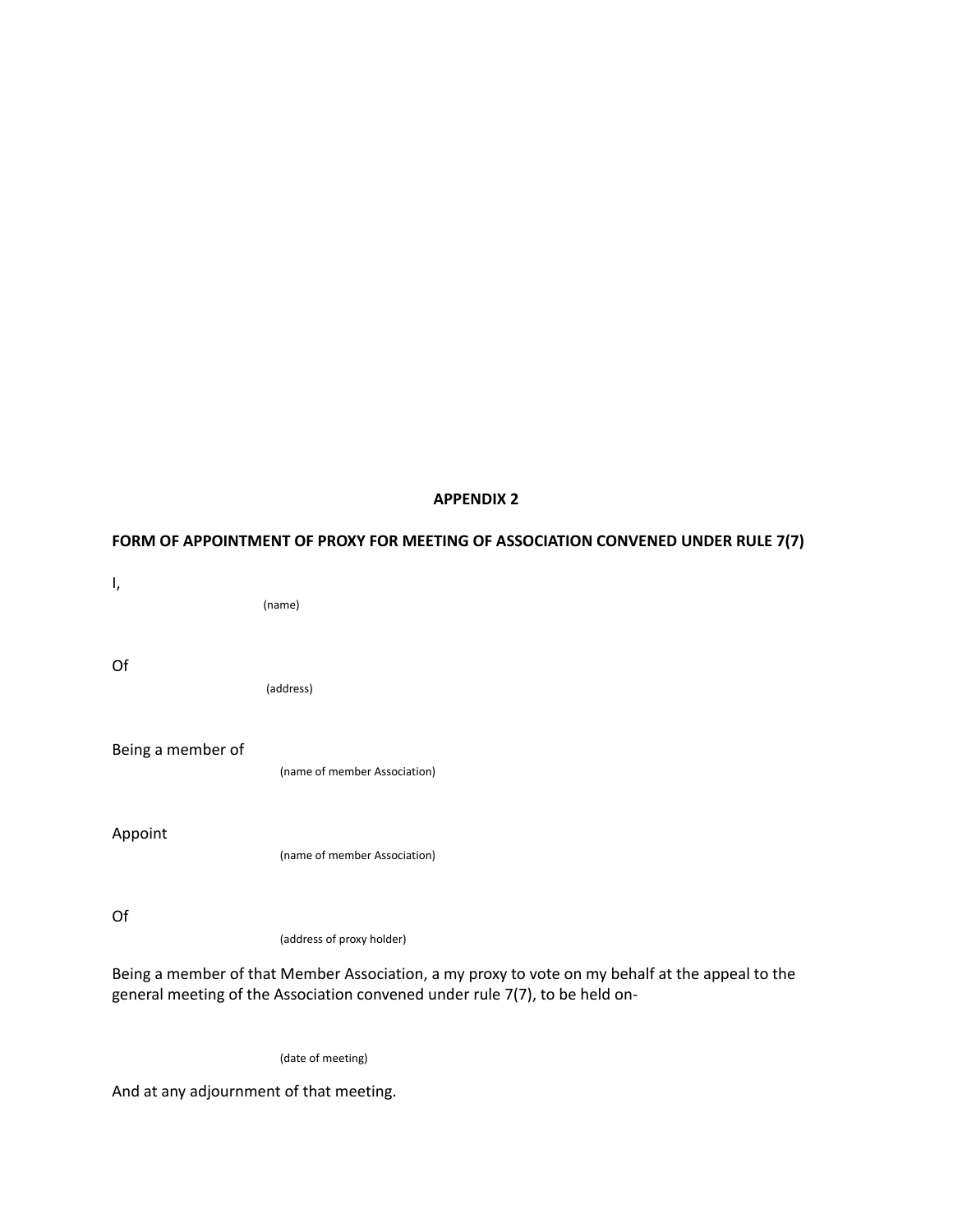I authorise my proxy to vote on my behalf at their discretion in respect of the following resolution: ( insert details of resolution passed under rule 7 (1)

Signed:

Date:

#### **APPENDIX 3**

## **FORM OF APPOINTMENT OF PROXY**

I, (name) Of (address) Being a member of (name of member Association) Appoint (name of member Association)

Of

(address of proxy holder)

Being a member of that Member Association, as my proxy to vote on my behalf at the \*annual/\*special general meeting of the Association to be held on-